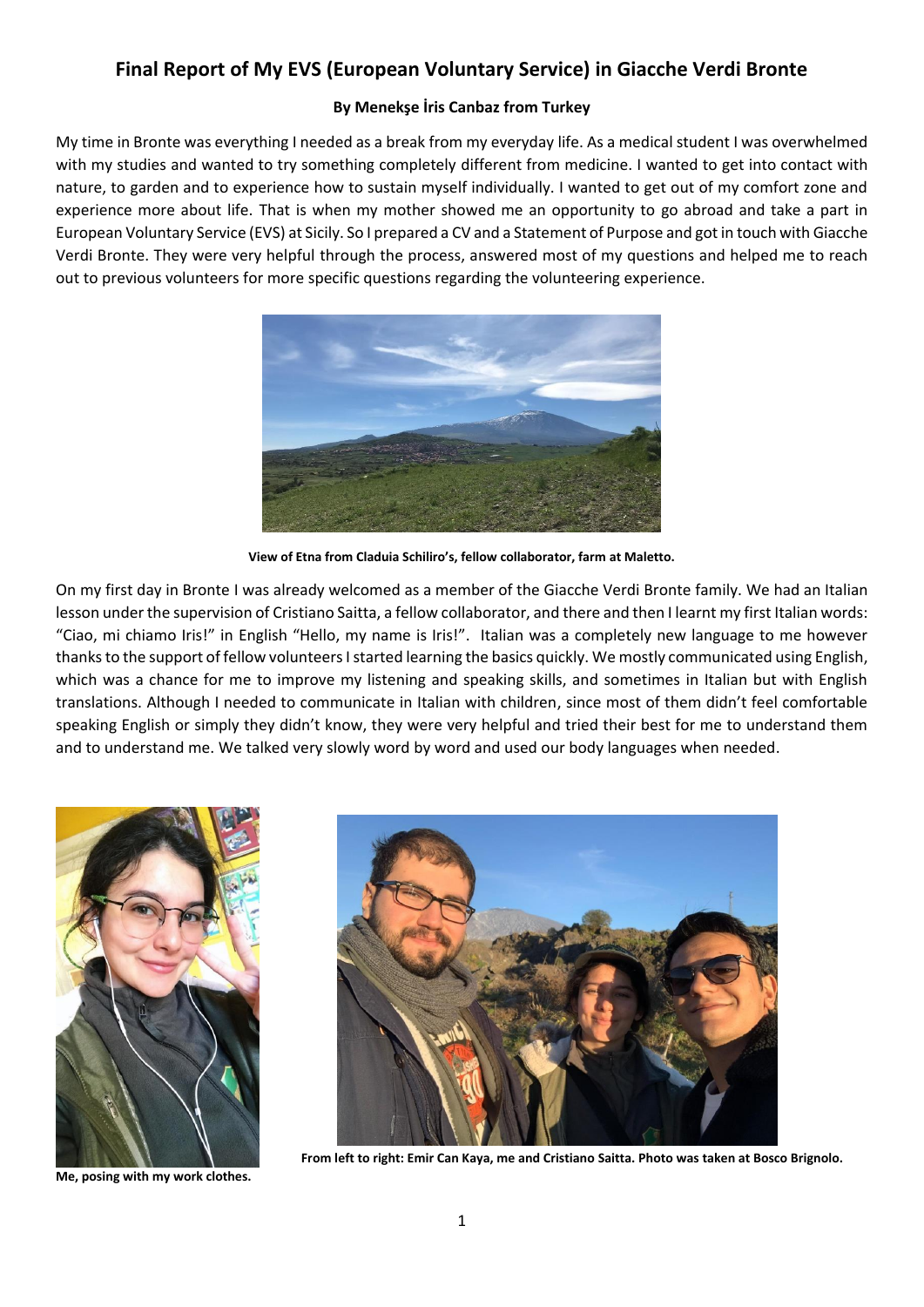My three months went very smoothly as I learnt how to speak Italian (I would like to thank Cristiano Saitta for his patience and suggest Duolingo to new comers who don't have any Italian knowledge), how to garden; which plants go better together or why onions have to be planted on an outer layer (since onions drive harmful insects away), how to cook and how to make online research (not that I didn't have any idea but I wasn't trusting myself much and now I am more confident in myself). However most impotantly, I learnt how to be more flexible and adjust myself through the needs of circumstances. There were times within our projects that we needed to act quickly and decide on what to do next instantly. I am grateful for those times since they taught me how to be more patient and how not to panic when something unexpected happens.



**Emir Can Kaya and me, posing in front of the signs at Bosco Brignolo. Photo was taken after an interactive Italian lesson.**

During my time in Giacche Verdi Bronte I had a chance to participate in several projects which came with many responsibilities.

My very first project was "Frutti per la Biosfera" which means "Fruits for the Biosphere" in English. For this project I was mainly responsible from documenting (for instance taking photos and videos) and writing reports of the field trips. I had a chance to participate in all three phases of the project: first off making presentations at schools, secondly having outdoor activities with three stations and last phase "Mercatino per la Biosfera" which means "Market for the Biosphere".

To further explain the first step, we made presentations regarding ourselves and our countries: crops cultivated, cultural expressions, basic and information regarding our hometowns and in between our presentations fellow colaborators presented Sicily: crops cultivated within, organic farming and advantages of shopping from local stores (less realisation of  $CO<sub>2</sub>$ , purchasing local organic products).

To talk more about second step, we had three stations: soil, animal and evaluation. At soil station we prepared the soil for students to plant several seedlings; from carrots to spinach, lettuce, eggplants etc. and with that being done now they have school gardens, we also talked about how to take care of the gardens, importance of humus and seedlings' needs. At animal station we talked about microorganisms living within the soil, importance of several insects and animals for the environment. At the evaluation station we wanted to determine students' knowledge upon organic products (what organic means) and Sicily's cultivated products, we handed out oranges at the end of each evaluation to show our appreciation of their participation.

For the third step we organised a market place where local producers sold their products and there for they were promoted. There were also several activities to entartain the students stopping by (from Carrom game to painting pine cones). Overall, it was a great success and we repeated it several times.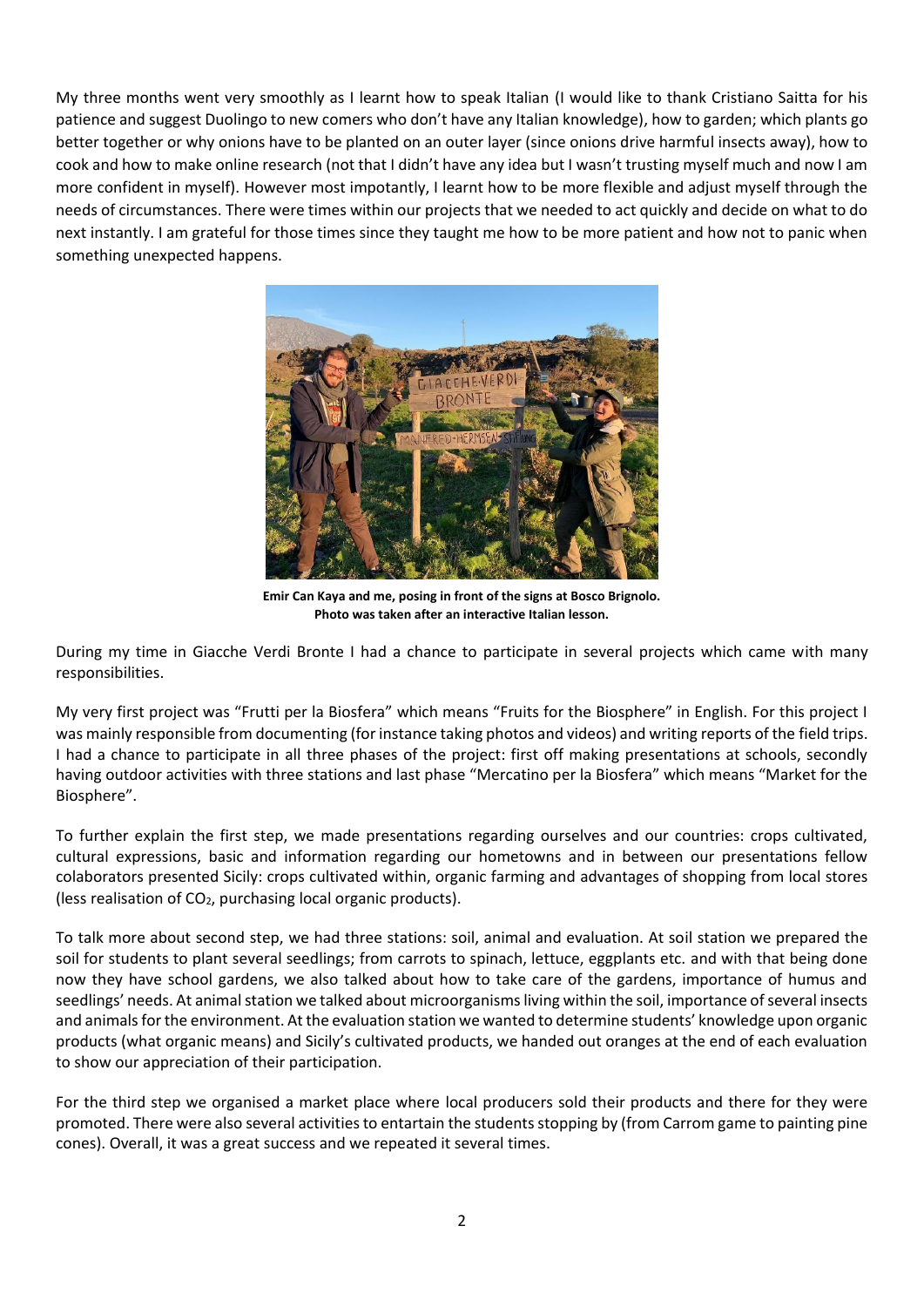

**Selina Goldenstein talking with kids at the soil station. Photo was taken at Bio Parco.**

Another event I participated in was "Fiera Mediterranea del Cavallo", "Mediterranean Horse Fair" in English. The fair took up to three days and I was on duty for two days. Just as "Frutti per la Biosfera" I was responsible of documenting the event, helping staff out by opening and closing gates and being at wherever I was needed. The fair was well organised and hosted multiple on horse shows, exhibition areas to exhibit species that are specific to Sicily (as an example The Cirneco dell'Etna, a Sicilian dog breed) and exhibition areas for local Sicilian associations which are specialised in horses and agriculture.



**Me and Oskar, a participant's dog. Photo was taken at Fiera Mediterranea del Cavallo.**

As much as we worked we also had free time to share with fellow volunteers and friends. We mostly worked from 9 am to 1.30 pm and from 3.30 pm to 6.30 pm. During lunch breaks and after work we spent time together cooking, eating, playing card games (such as UNO and Cockroach Salad), watching movies (we turned movie nights in to a tradition, we gathered together every Tuesday night to watch movies, from classics like God Father to cheeky romance movies like Bridget Jones's Diary) and simply chilling enjoying one another's company. This made me realise although the time is passing and never coming back everything will be alright at the end when you are surrounded by loving and caring people.